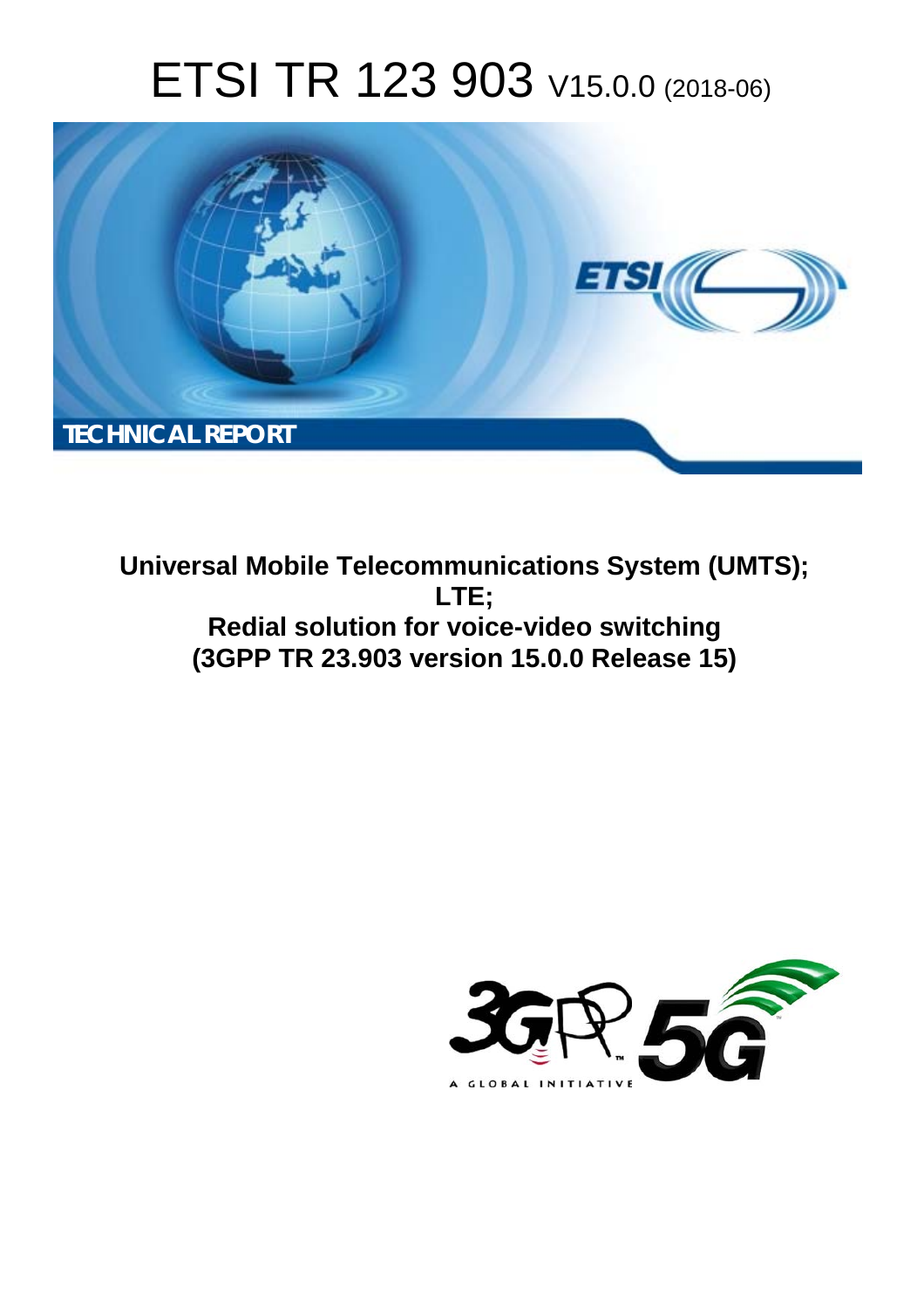Reference RTR/TSGS-0223903vf00

> Keywords LTE,UMTS

#### *ETSI*

#### 650 Route des Lucioles F-06921 Sophia Antipolis Cedex - FRANCE

Tel.: +33 4 92 94 42 00 Fax: +33 4 93 65 47 16

Siret N° 348 623 562 00017 - NAF 742 C Association à but non lucratif enregistrée à la Sous-Préfecture de Grasse (06) N° 7803/88

#### *Important notice*

The present document can be downloaded from: <http://www.etsi.org/standards-search>

The present document may be made available in electronic versions and/or in print. The content of any electronic and/or print versions of the present document shall not be modified without the prior written authorization of ETSI. In case of any existing or perceived difference in contents between such versions and/or in print, the only prevailing document is the print of the Portable Document Format (PDF) version kept on a specific network drive within ETSI Secretariat.

Users of the present document should be aware that the document may be subject to revision or change of status. Information on the current status of this and other ETSI documents is available at <https://portal.etsi.org/TB/ETSIDeliverableStatus.aspx>

If you find errors in the present document, please send your comment to one of the following services: <https://portal.etsi.org/People/CommiteeSupportStaff.aspx>

#### *Copyright Notification*

No part may be reproduced or utilized in any form or by any means, electronic or mechanical, including photocopying and microfilm except as authorized by written permission of ETSI. The content of the PDF version shall not be modified without the written authorization of ETSI. The copyright and the foregoing restriction extend to reproduction in all media.

> © ETSI 2018. All rights reserved.

**DECT**TM, **PLUGTESTS**TM, **UMTS**TM and the ETSI logo are trademarks of ETSI registered for the benefit of its Members. **3GPP**TM and **LTE**TM are trademarks of ETSI registered for the benefit of its Members and of the 3GPP Organizational Partners. **oneM2M** logo is protected for the benefit of its Members.

**GSM**® and the GSM logo are trademarks registered and owned by the GSM Association.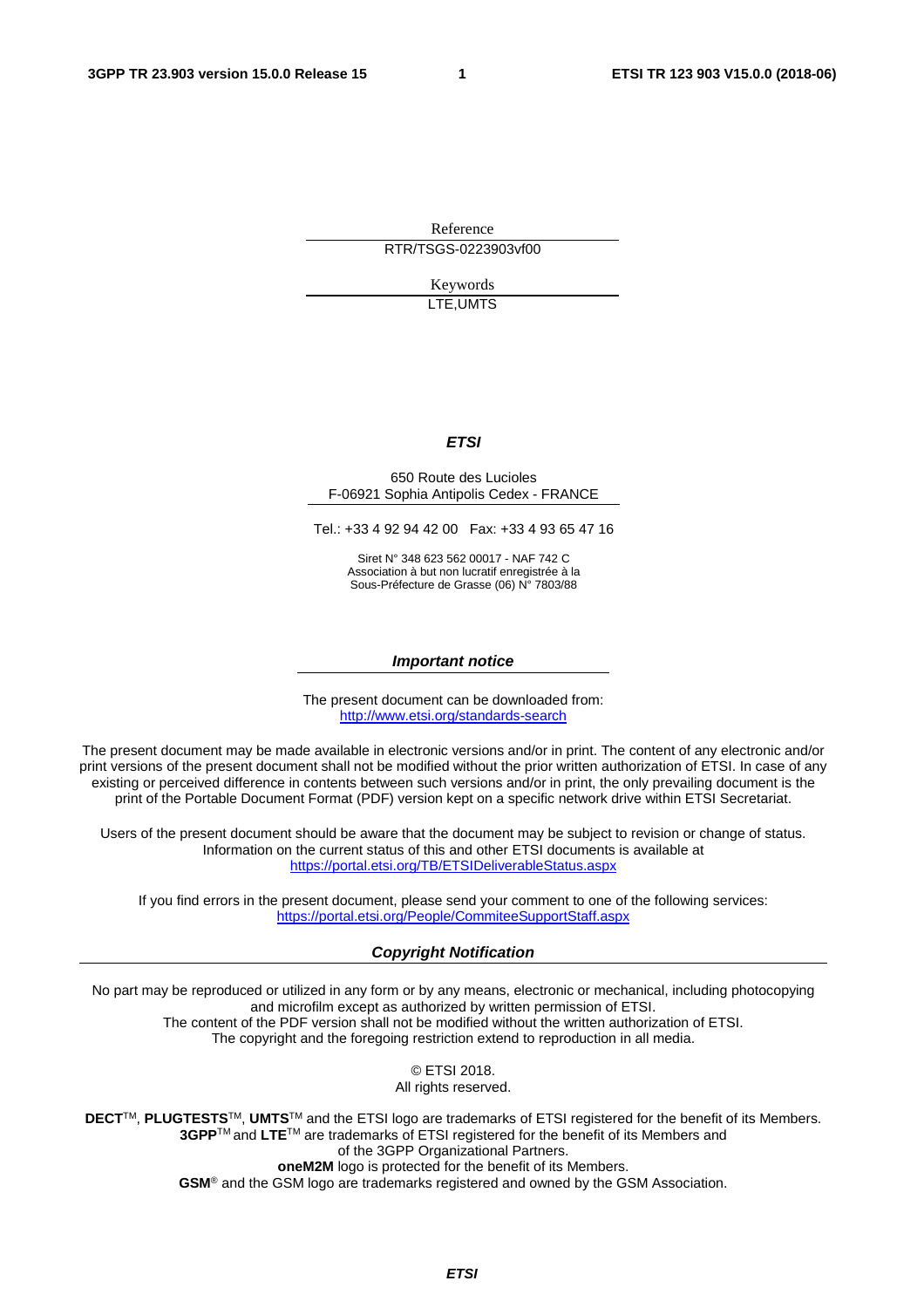# Intellectual Property Rights

#### Essential patents

IPRs essential or potentially essential to normative deliverables may have been declared to ETSI. The information pertaining to these essential IPRs, if any, is publicly available for **ETSI members and non-members**, and can be found in ETSI SR 000 314: *"Intellectual Property Rights (IPRs); Essential, or potentially Essential, IPRs notified to ETSI in respect of ETSI standards"*, which is available from the ETSI Secretariat. Latest updates are available on the ETSI Web server ([https://ipr.etsi.org/\)](https://ipr.etsi.org/).

Pursuant to the ETSI IPR Policy, no investigation, including IPR searches, has been carried out by ETSI. No guarantee can be given as to the existence of other IPRs not referenced in ETSI SR 000 314 (or the updates on the ETSI Web server) which are, or may be, or may become, essential to the present document.

#### **Trademarks**

The present document may include trademarks and/or tradenames which are asserted and/or registered by their owners. ETSI claims no ownership of these except for any which are indicated as being the property of ETSI, and conveys no right to use or reproduce any trademark and/or tradename. Mention of those trademarks in the present document does not constitute an endorsement by ETSI of products, services or organizations associated with those trademarks.

# Foreword

This Technical Report (TR) has been produced by ETSI 3rd Generation Partnership Project (3GPP).

The present document may refer to technical specifications or reports using their 3GPP identities, UMTS identities or GSM identities. These should be interpreted as being references to the corresponding ETSI deliverables.

The cross reference between GSM, UMTS, 3GPP and ETSI identities can be found under [http://webapp.etsi.org/key/queryform.asp.](http://webapp.etsi.org/key/queryform.asp)

# Modal verbs terminology

In the present document "**should**", "**should not**", "**may**", "**need not**", "**will**", "**will not**", "**can**" and "**cannot**" are to be interpreted as described in clause 3.2 of the [ETSI Drafting Rules](https://portal.etsi.org/Services/editHelp!/Howtostart/ETSIDraftingRules.aspx) (Verbal forms for the expression of provisions).

"**must**" and "**must not**" are **NOT** allowed in ETSI deliverables except when used in direct citation.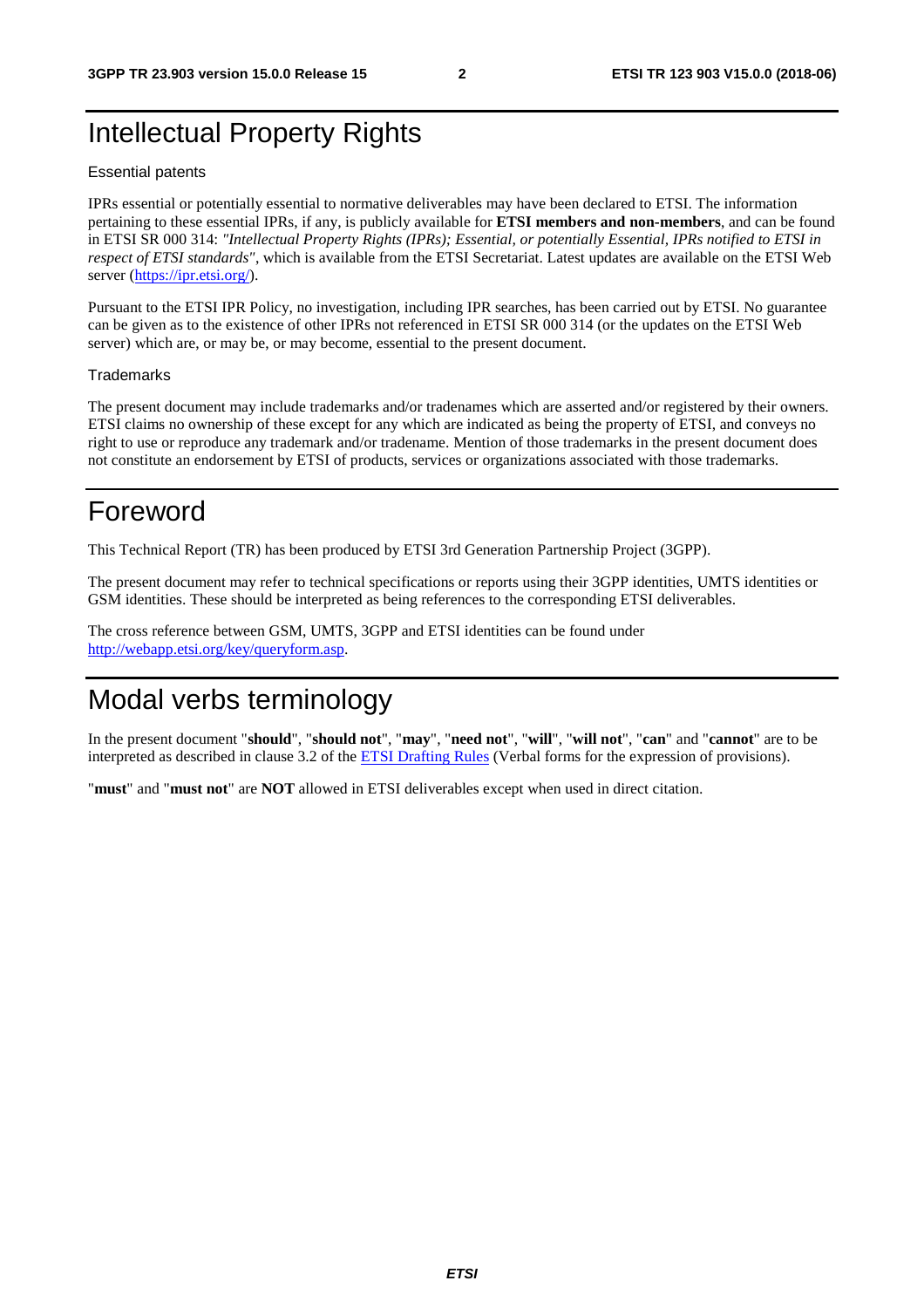$\mathbf{3}$ 

# Contents

| 1               |  |  |  |  |  |  |  |
|-----------------|--|--|--|--|--|--|--|
|                 |  |  |  |  |  |  |  |
| 2               |  |  |  |  |  |  |  |
| 3<br>3.1        |  |  |  |  |  |  |  |
|                 |  |  |  |  |  |  |  |
| 4               |  |  |  |  |  |  |  |
| 4.1<br>4.2      |  |  |  |  |  |  |  |
| 4.2.1           |  |  |  |  |  |  |  |
| 4.2.2           |  |  |  |  |  |  |  |
| 4.2.2.1         |  |  |  |  |  |  |  |
| 4.3             |  |  |  |  |  |  |  |
| 4.3.1           |  |  |  |  |  |  |  |
| 4.3.1.1         |  |  |  |  |  |  |  |
| 4.3.1.2         |  |  |  |  |  |  |  |
| 4.3.2           |  |  |  |  |  |  |  |
| 4.3.2.1         |  |  |  |  |  |  |  |
| 4.3.2.2         |  |  |  |  |  |  |  |
| 4.4             |  |  |  |  |  |  |  |
| 4.4.1           |  |  |  |  |  |  |  |
| 4.4.2           |  |  |  |  |  |  |  |
| 4.4.2.1         |  |  |  |  |  |  |  |
| 4.4.2.2         |  |  |  |  |  |  |  |
| 4.5             |  |  |  |  |  |  |  |
|                 |  |  |  |  |  |  |  |
| 5               |  |  |  |  |  |  |  |
| 5.1             |  |  |  |  |  |  |  |
| 5.2             |  |  |  |  |  |  |  |
| 5.3             |  |  |  |  |  |  |  |
| 5.4             |  |  |  |  |  |  |  |
| 6               |  |  |  |  |  |  |  |
| 6.1             |  |  |  |  |  |  |  |
| 6.2             |  |  |  |  |  |  |  |
| 6.3             |  |  |  |  |  |  |  |
| 6.4             |  |  |  |  |  |  |  |
| 6.5             |  |  |  |  |  |  |  |
| Annex A:        |  |  |  |  |  |  |  |
| A.1             |  |  |  |  |  |  |  |
| A.2             |  |  |  |  |  |  |  |
|                 |  |  |  |  |  |  |  |
| A.3             |  |  |  |  |  |  |  |
| <b>Annex B:</b> |  |  |  |  |  |  |  |
|                 |  |  |  |  |  |  |  |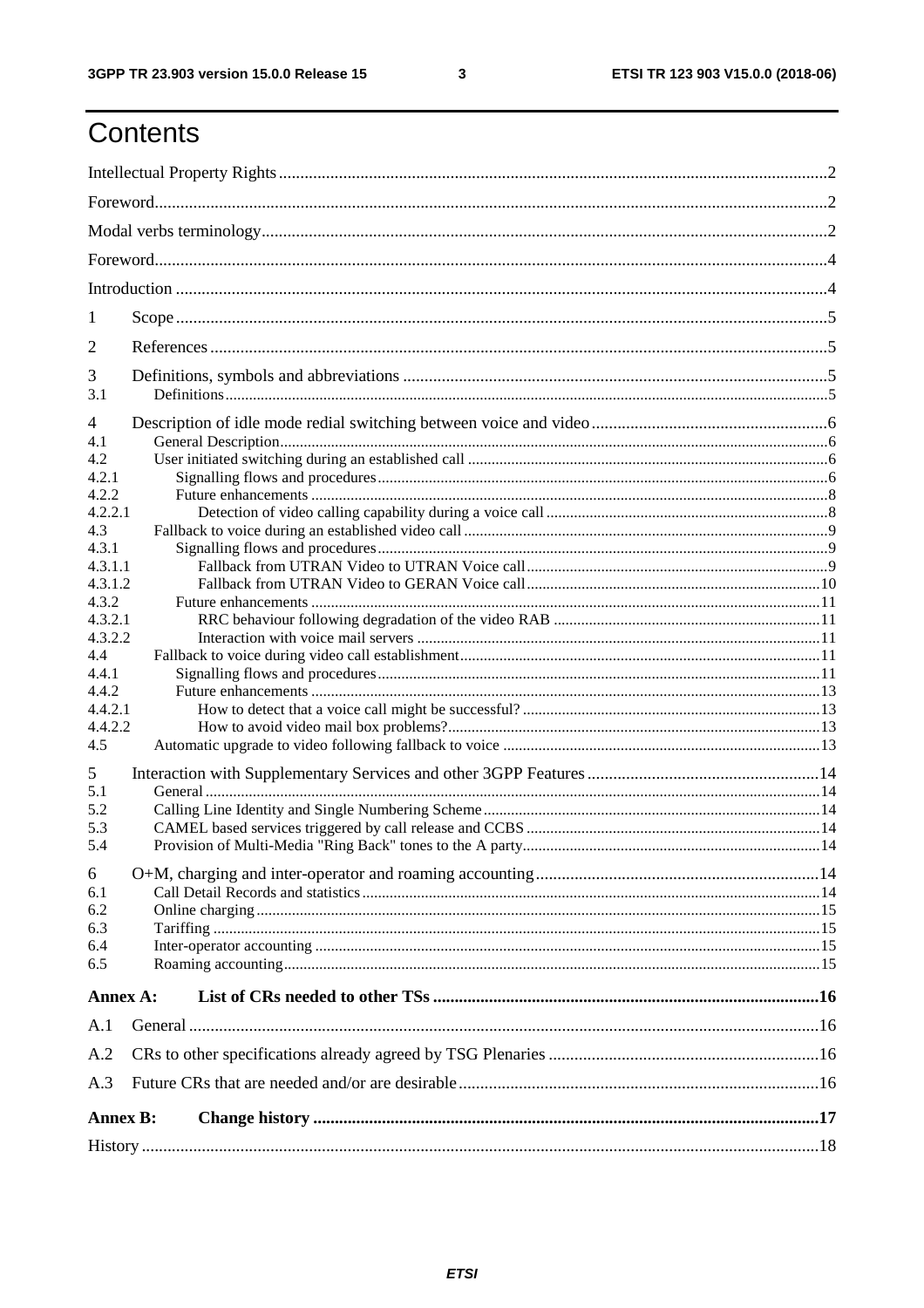# Foreword

This Technical Report has been produced by the 3rd Generation Partnership Project (3GPP).

The contents of the present document are subject to continuing work within the TSG and may change following formal TSG approval. Should the TSG modify the contents of the present document, it will be re-released by the TSG with an identifying change of release date and an increase in version number as follows:

Version x.y.z

where:

- x the first digit:
	- 1 presented to TSG for information;
	- 2 presented to TSG for approval;
	- 3 or greater indicates TSG approved document under change control.
- y the second digit is incremented for all changes of substance, i.e. technical enhancements, corrections, updates, etc.
- z the third digit is incremented when editorial only changes have been incorporated in the document.

### Introduction

Many 3GPP operators regard circuit switched video services as a key part of UMTS. However there is a strong desire to have an effective and user friendly method of switching between voice and video services when the user desires and/or when radio conditions change and video mode is no longer available.

Following a study of alternative mechanisms, this Technical Report describes the idle mode redial mechanism which 3GPP based systems can use to enhance switching between voice and video services.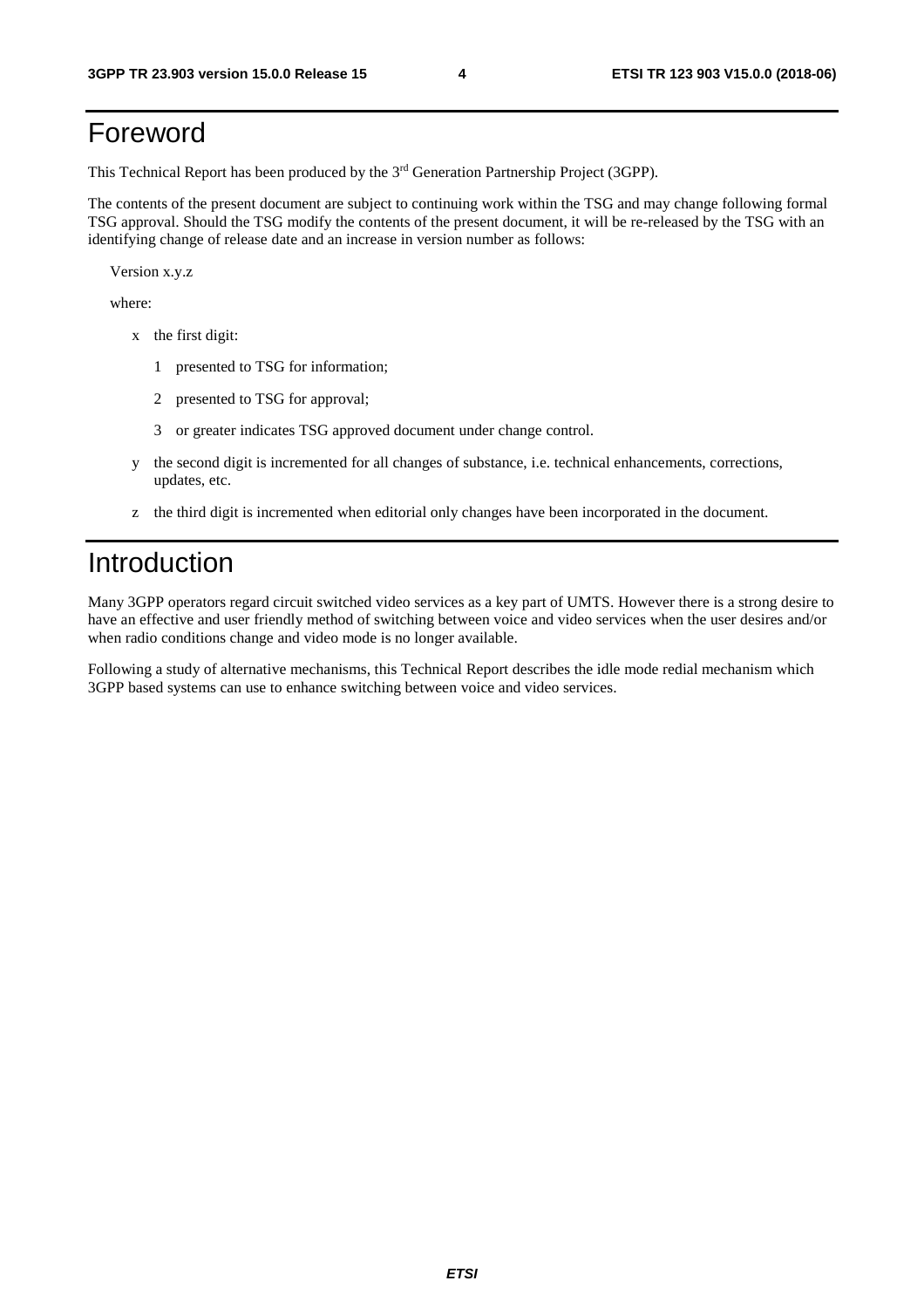### 1 Scope

The present document describes the idle mode redial mechanism which 3GPP based systems can use to enhance switching between circuit switched voice and video services.

# 2 References

The following documents contain provisions which, through reference in this text, constitute provisions of the present document.

- References are either specific (identified by date of publication, edition number, version number, etc.) or non specific.
- For a specific reference, subsequent revisions do not apply.
- For a non-specific reference, the latest version applies. In the case of a reference to a 3GPP document (including a GSM document), a non-specific reference implicitly refers to the latest version of that document *in the same Release as the present document*.
- [1] 3GPP TR 21.905: "Vocabulary for 3GPP Specifications".
- [2] 3GPP TS 44.018: "Mobile radio interface layer 3 specification, Radio Resource Control Protocol".
- [3] 3GPP TS 48.008: "Mobile-services Switching Centre Base Station System (MSC BSS) interface; layer 3 specification".
- [4] 3GPP TS 25.331: "Radio Resource Control (RRC) protocol specification".
- [5] 3GPP TS 22.004: "General on supplementary services".
- [6] 3GPP TS 45.008: "Radio subsystem link control".
- [7] 3GPP TS 24.008: "Mobile radio interface Layer 3 specification; Core network protocols; Stage 3".
- [8] 3GPP TS 23.009: "Handover procedures".
- [9] 3GPP TS 32.205: "Telecommunication management; Charging management; Charging data description for the Circuit Switched (CS) domain".
- [10] 3GPP TS 22.082: "Call Forwarding (CF) supplementary services Stage 1".
- [11] 3GPP TS 23.082: "Call Forwarding (CF) supplementary services Stage 2".
- [12] 3GPP TS 23.205: "Bearer-independent CS Core Network".

### 3 Definitions, symbols and abbreviations

### 3.1 Definitions

For the purposes of the present document, the following terms and definitions given in TR 21.905 [1] and the following apply.

**A party:** the calling party.

**B party:** the called party.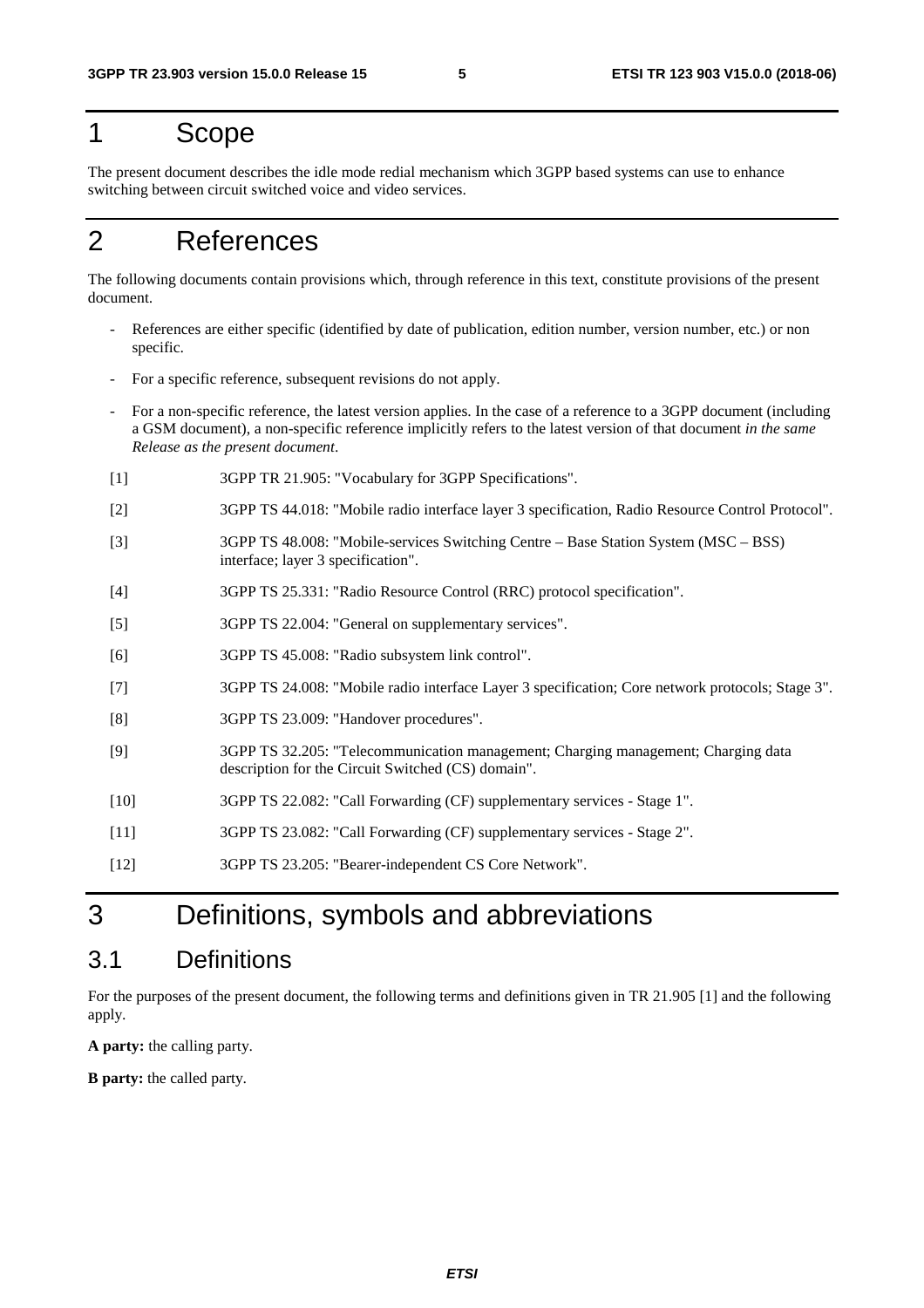# 4 Description of idle mode redial switching between voice and video

### 4.1 General Description

This "Idle-Mode Redial" mechanism is a combination of existing Voice call and Video call standards and services. It is a "terminal-centric" solution that requires only minimal additional support from the UTRAN, GERAN and Core Network. There are 3 main components to the solution:

- a) Switching between voice and video during an established call is achieved by one UE releasing the voice (or video) call and then that UE establishing a video (or voice) call with the same destination UE.
- b) During a video call, the radio coverage at one end may degrade such that the video call cannot be maintained. In this case the video call will be released, and, the UE that initiated the video call can offer to its user an attempt to establish a voice call with the other party.
- c) The initial establishment of a video call may be unsuccessful, in which case the A party can automatically establish a voice call.

For all these 3 cases, optimisation of the Man Machine Interface in the UE is possible and desirable.

NOTE: There may be tradeoffs between 'speed of redial' and interactions with content servers that only support video calls. In particular, the use of the term "automatic" does not prevent the UE requesting confirmation from the user.

It is not the intention of this TR to specify the MMI of UEs, however, this TR does describe some MMI actions solely for the purpose of easing the description of the procedures.

### 4.2 User initiated switching during an established call

### 4.2.1 Signalling flows and procedures

The successful case of the "B party initiated switch to video" for UMTS is illustrated in Figure 1. The notation "UE 1" and "UE 2" is used (rather than A and B party) because, if the B party (of the voice call) presses the "switch to video" button, it then becomes the A party of the subsequent video call.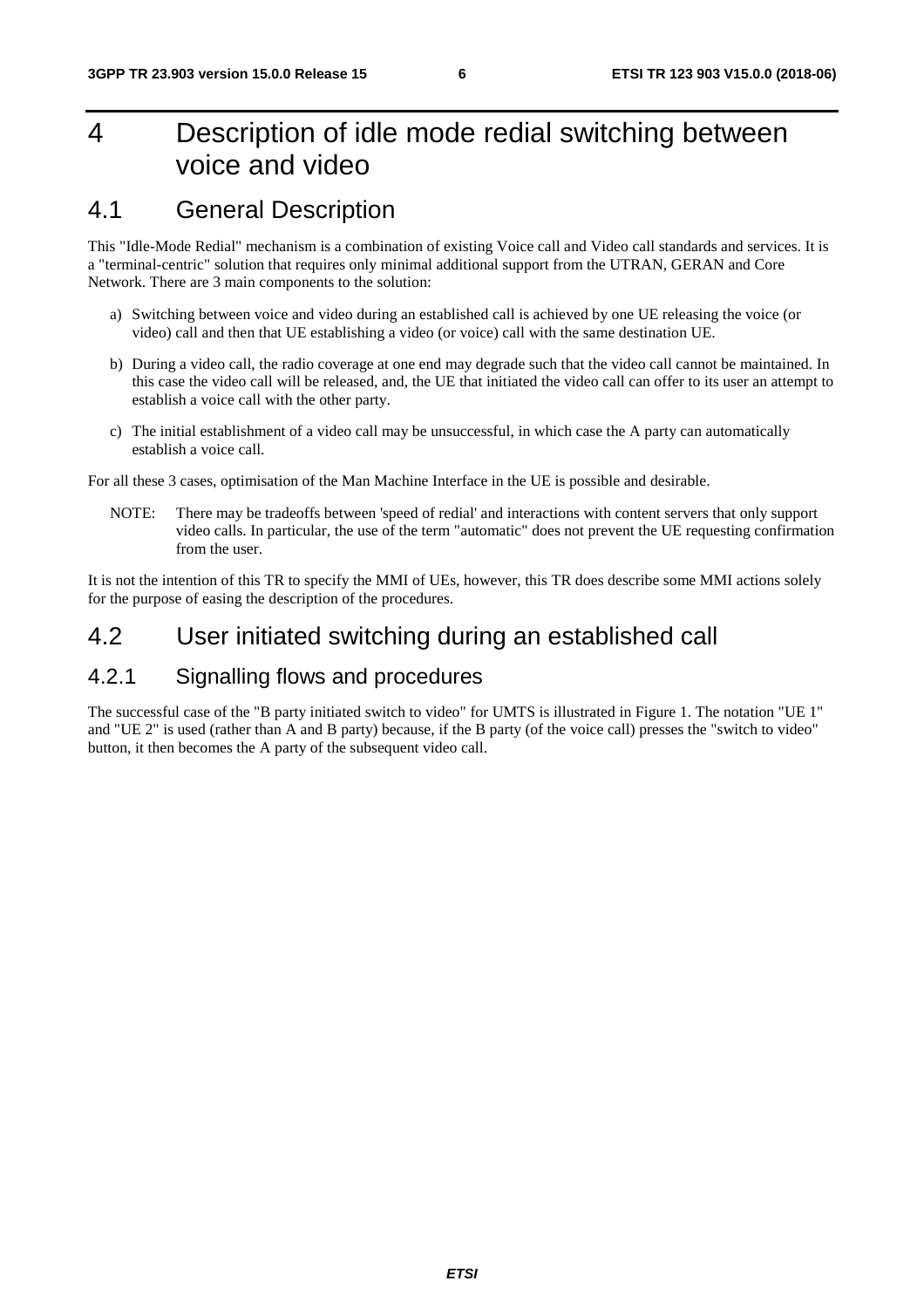

**Figure 1: B party initiated switch to video** 

- 0) The UEs are in a voice call initiated by UE 1. Following verbal dialogue between User 1 and User 2, they agree that a switch to video is likely to be successful (e.g. because both User 1 and User 2 have video capable handsets, and, they both have "using 3G" indications visible on their screens). The User of UE 2 pushes the "switch to video" button (or uses other MMI that provides the same functionality) and UE 2 stores the CLI of UE 1 for use in step 7.
- NOTE 1: If UE 1 (instead of UE 2) initiated the "switch to video", then UE 1 stores the previously dialled number for use in step 7.
- 1) UE 2 releases the voice call.
- 2) MSC 2 sends a RELEASE message with the release cause. The cause value in the RELEASE message might be changed by transit networks prior to arrival at MSC 1.
- 3) MSC 1 sends a RELEASE COMPLETE message to MSC 2.
- 4) MSC 1 releases the voice call with UE 1.
- 5) MSC 2 and MSC 1 locally release the Iu connections to RNC 2 and RNC 1 (assuming that there are no other CM connections active). RNC 2 and RNC 1 then release the RRC connections (assuming that their mobiles are not in PMM connected state).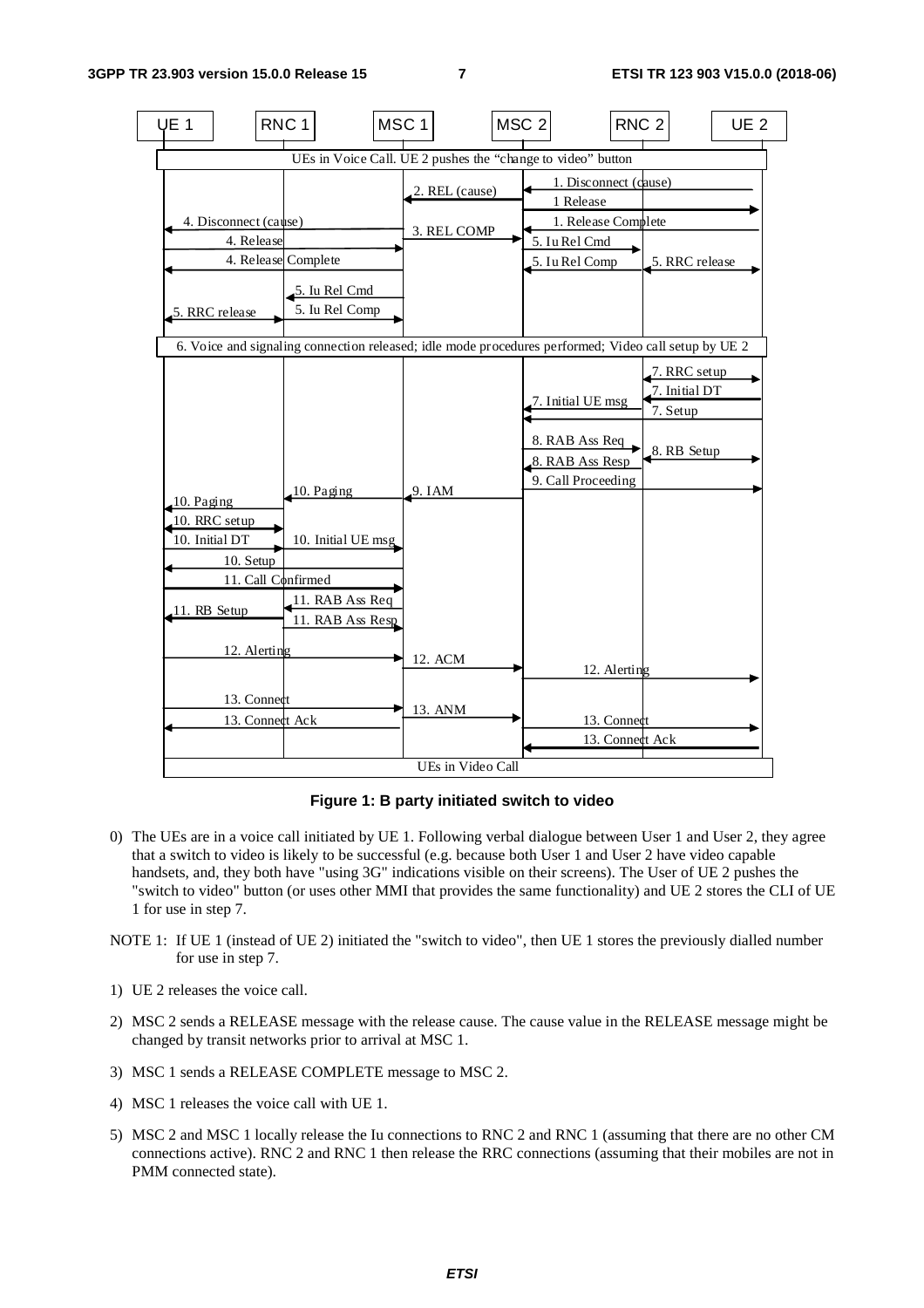In order to minimise idle tasks performed by the UE, the following should be performed by Operators which preferentially camp UEs on UMTS:

 the BSC should include the "Cell selection indicator after release of all TCH and SDCCH" IE in the Channel Release message (see TS 44.018 [2]) if the release is done on a GERAN cell and the call was not started on this BSC and the local 2G and 3G cells are in different RAs.

- NOTE 2: The above text does mean RA. Change of LA always involves change of RA.
- 6) UE 2 and UE 1 camp on suitable cells and perform the required idle mode tasks.
- 7) UE 2 initiates RRC connection setup and sends the Setup message for the video call to MSC 2. The Called Party number is the one stored in step 0. The Setup message should carry extra information to indicate that it is the result of a redial attempt.
- 8) MSC 2 requests the allocation of radio resources.

 If the GERAN does not support CS video, then the MSC 2 shall send an A interface Assignment Request message to the BSC including the Service Handover IE set to "Handover to UTRAN or cdma2000 should be performed" and a Channel Type indicating any value acceptable to the BSC. The BSS handles the Assignment Request message as defined in TS 48.008 [3]. The interactions between MSC server and MGW can be minimised if the A interface circuit is not allocated. This can be achieved by setting the Channel Type  $=$ signalling. The interactions between the MSC server and the MGW are defined in TS 23.205 [12].

 If the GERAN does support CS video then the MSC 2 should send an A interface Assignment Request message to the BSC including the relevant channel type. The BSS proceeds as defined in TS 48.008 [3].

- 9) If radio resource allocation was successful, the IAM message is sent to MSC 1 and the Call Proceeding message is sent to UE 2.
- 10) MSC 1 pages UE 1. UE 1 responds by establishing an RRC connection and sending the Paging Response message to MSC 1 within the RRC-Initial Direct Transfer and RANAP-Initial UE messages. MSC 1 then sends the Setup message for the video call to UE 1. The Setup message carries the CLI of UE 2.
- 11) UE 1 confirms its capability to handle the video call in the Call Confirmed message and MSC 1 requests the allocation of radio resources.

 If UE 1 responded to paging by establishing an RR connection on a GERAN cell, then MSC 1 initiates handover to UTRAN as described in step 8.

- 12) If the radio resource allocation was successful, UE 1 sends an Alerting message to MSC 1. MSC 1 sends the ACM message to MSC 2 and MSC 2 sends the Alerting message to UE 2.
- 13) User 1 answers the video call. For privacy reasons, the "switch to video" and "switch to voice" answer functions should not be automated.
- 14) The video call is established.

With obvious small differences, some of which are described above, the above procedure is also used for switching from a video call to a voice call.

NOTE 3: When "redial-switching" from a video call to a voice call, the voice call Setup message should carry the extra information to indicate that it is a redial attempt.

#### 4.2.2 Future enhancements

#### 4.2.2.1 Detection of video calling capability during a voice call

As a minimum, it will be useful if mobiles can indicate whether they are using UMTS for their ongoing voice call.

However additional functionality would be useful, specifically:

- when using UTRAN, an indication of whether 64 kbit/s video can be supported in the mobile's current location;
- when using GERAN, an indication of whether UMTS coverage is available, and, ideally whether the UMTS coverage can support 64 kbit/s video.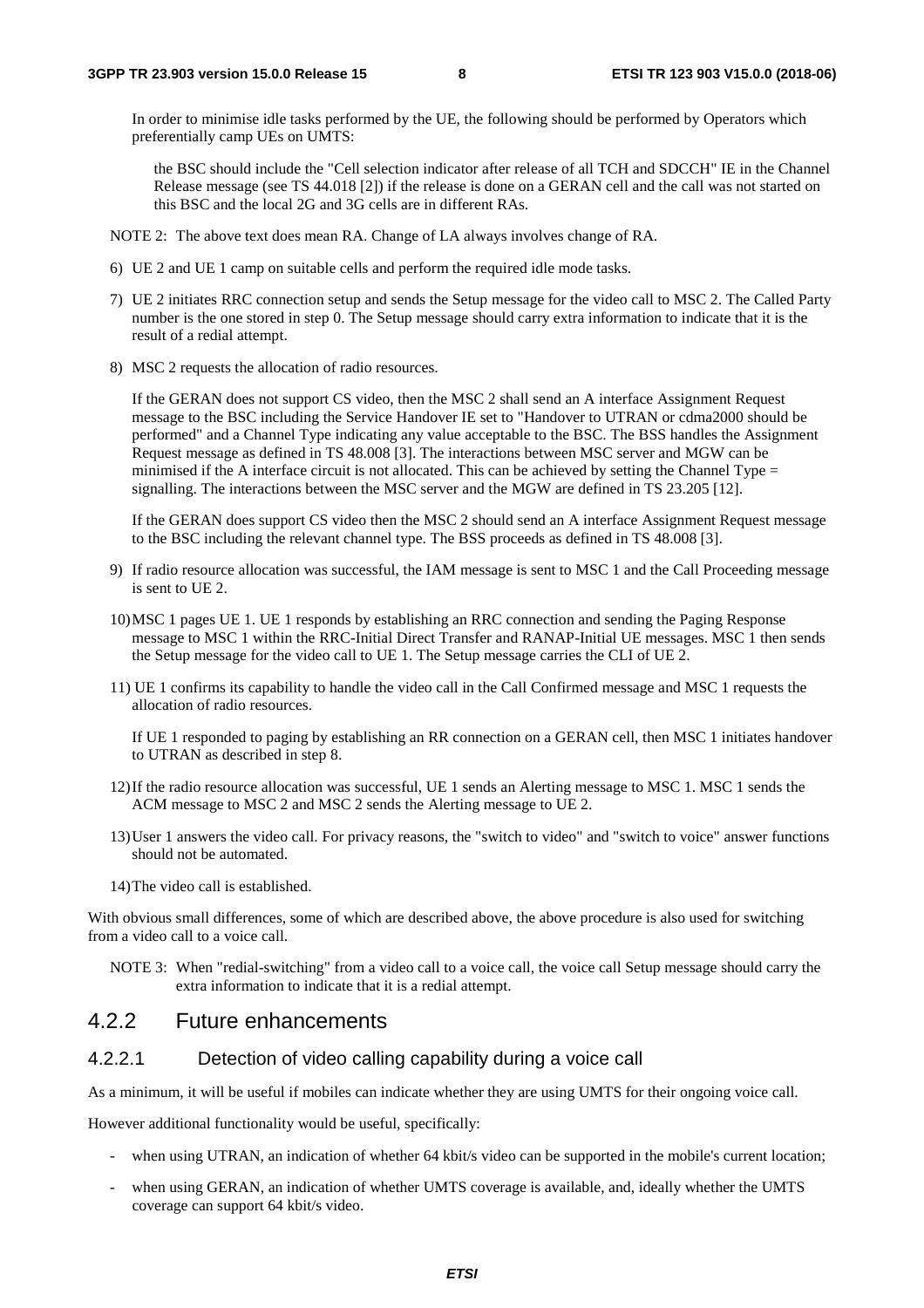### 4.3 Fallback to voice during an established video call

### 4.3.1 Signalling flows and procedures

#### 4.3.1.1 Fallback from UTRAN Video to UTRAN Voice call

The successful case of the "radio degradation at UE 2 leading to fallback to voice" for UMTS is illustrated in Figure 2.



#### **Figure 2: Radio degradation at UE 2 leading to fallback to voice**

NOTE 1: Figure 2 does not show all of the RRC and Iu connection establishment messages.

- 1. RNC 2 is configured such that it knows that the local GERAN does not (or does) support video calls (i.e. does not (or does) support 64 kbit/s conversational QoS on the CS domain).
- NOTE 2: For an interim period, an alternative solution is that MSC 2 sets the Service Handover IE to 'Handover to GSM shall not be performed' in the RAB Assignment Request message. However, this solution is not future proof if (all or part of) the network's GERAN is upgraded to support CS Video telephony.

When RNC 2 detects that the 64kbit/s bearer cannot be maintained any longer (e.g. radio link failure, TS 25.331 [4]), RNC 2 sends either an Iu RELEASE REQUEST message or a RAB Release Request message to MSC 2, indicating that the Iu connection should be released

- 2. MSC 2 sends a REL message with the release cause. This cause value in the REL message might be changed by transit networks prior to arrival at MSC 1.
- 3. The MSCs send Disconnect messages to the UEs.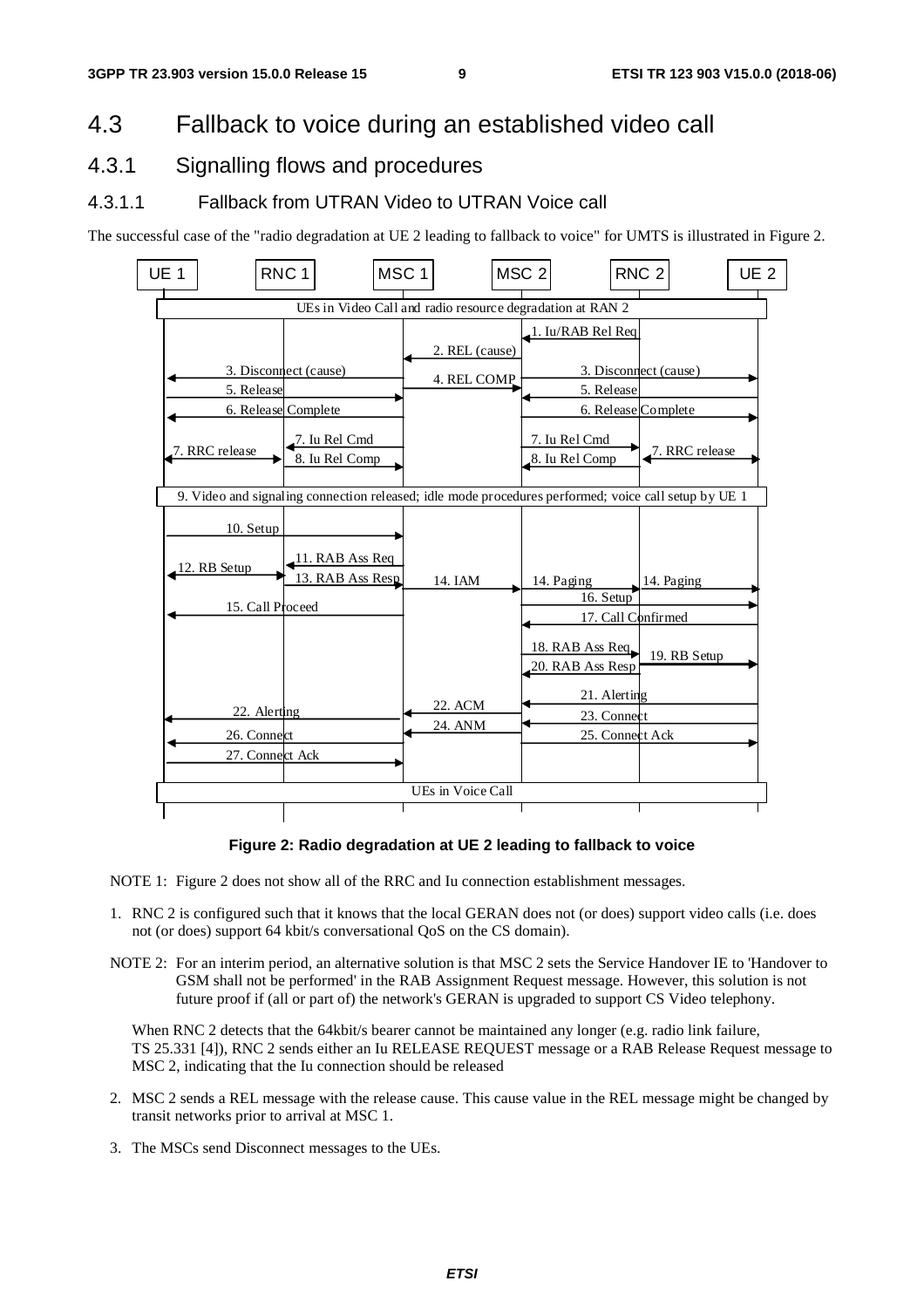In case RNC 2 sent Iu Release Request in step 1 but not a RAB Release Request, MSC 2 will not perform step 3. (i.e. not send Disconnect, which causes that also steps 5 and 6 are not performed), but MSC 2 will immediately proceed with step 7 (i.e. send Iu Release Command).

- 4. MSC 1 sends a Release Complete message to MSC 2.
- 5. The UEs release the Video Call.
- 6. The MSCs confirm the release of the Video Call.
- 7. The MSCs request the release of all resources and the RNCs release the RRC connections (unless their UE is in PMM connected state).
- 8. The RNCs confirm the release of all resources.
- 9. When the signalling connections with the UEs are released, UE 1 and UE 2 camp on suitable cells and perform the required idle mode tasks.
- 10. UE 1 prompts its user to attempt a Redial. When UE 1 gets the Redial confirmation from its user it sends a SETUP message (containing the Redial indication) to MSC 1 to setup a Voice call.
- 11. A RAB Assignment Request message is sent from the MSC 1 to the RNC 1, requesting the setup of a RAB for a Voice call.
- 12. The radio bearer is established between RNC 1 and UE 1.
- 13. RNC 1 responds to MSC 1 with an RAB Assignment Response message.
- 14. MSC 1 sends an IAM message to MSC 2 to establish a Voice Call with UE 2. MSC 2 pages RNC 2 and RNC 2 pages UE 2.
- 15. MSC 1 sends a Call Proceeding message to UE 1.
- 16. The MSC 2 sends a Setup message to UE 2 indicating the establishment of a Voice Call.
- 17. UE 2 sends Call Confirmed to MSC 2.
- 18. The RAB Assignment Request message is sent from MSC 2 to the RNC 2, requesting the establishment of a RAB for a Voice Call.
- 19. The radio bearer is established between the RNC 2 and UE 2.
- 20. RNC 2 responds to MSC 2 with a RAB Assignment Response message.
- 21. UE 2 sends Alerting message to MSB 2.
- 22. MSC 2 sends ACM message to MSC 1. MSC 1 sends Alerting to UE 1.
- 23. User 2 accepts the Voice Call and UE 2 sends Connect message to MSC 2.
- 24. MSC 2 sends ANM message to MSC 1.
- 25. MSC 2 sends Connect Ack message to UE 2.
- 26. MSC 1 sends Connect message to UE 1.
- 27. UE 1 acknowledges with a Connect Ack message to MSC 1 and the Voice call is established.

#### 4.3.1.2 Fallback from UTRAN Video to GERAN Voice call

The procedure in 4.3.1.1 can also be used if UE 2 drops out of UTRAN coverage into GERAN coverage. However there are additional complications:

a) If the UTRAN and GERAN cells are attached to different MSCs then problems are likely to occur due to the time required for the UE 2 to perform Location Area and Routeing Area updating.

 In particular, if UE 2 is updating with a new MSC and/or new SGSN, UE 2 will not respond to MSC 2's paging. This will only become known to UE 1 when MSC 2's "no response to paging" timer expires. Typically, an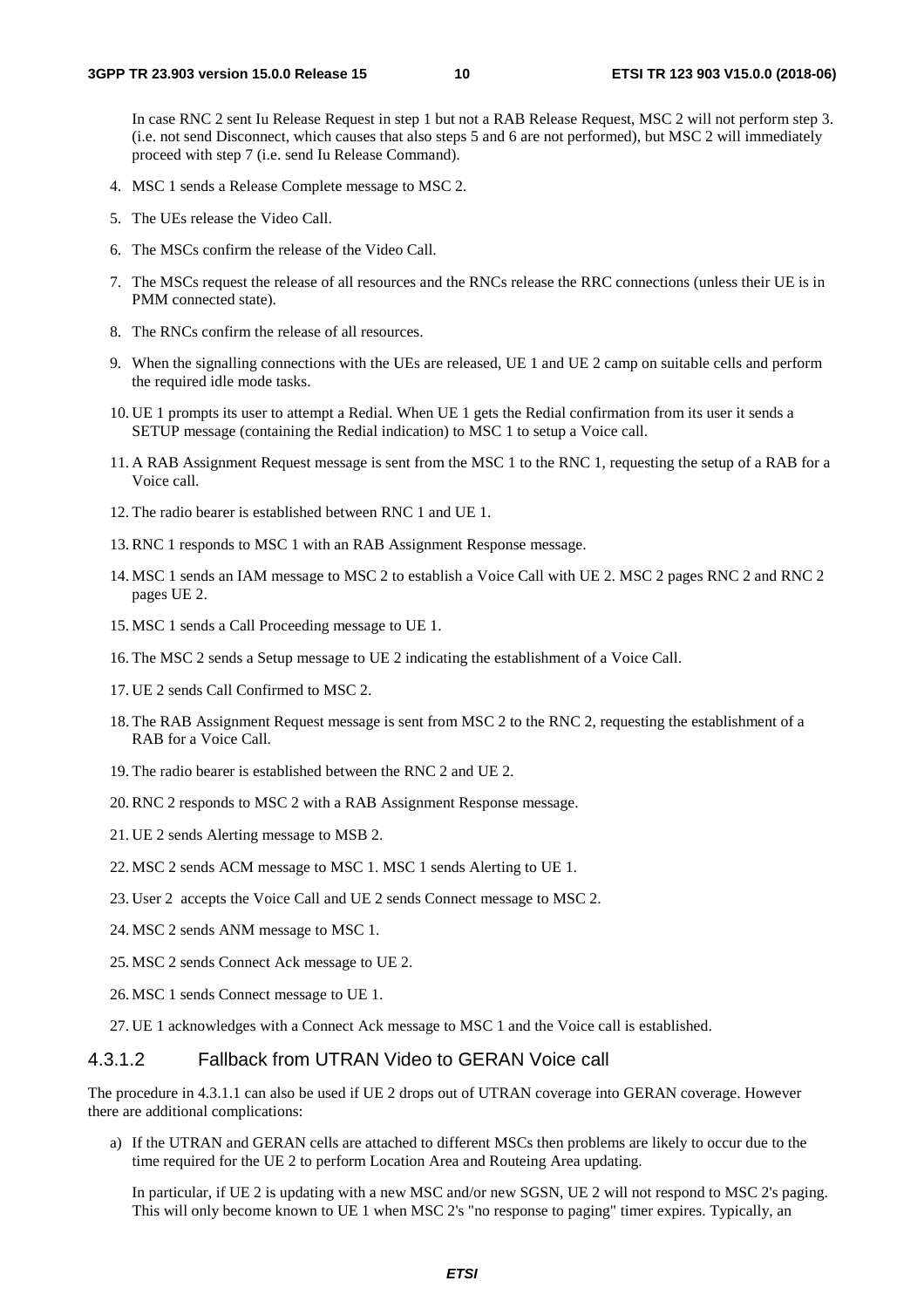operator configures this timer with values in the range of 8 to 25 seconds. When this timer expires, it is quite likely that UE 2 will have "call forward on not reachable" set and so UE 1's call will be diverted to a voice mail server. To avoid these problems, it seems important that the operator configures the UTRAN to minimise the number of video calls that lead to fallback to GERAN coverage and/or to configure the network such that geographically similar UTRAN and GERAN cells are in the same Routeing Area.

b) In order to avoid useless handover attempts, the RNCs are frequently configured so that no GERAN neighbour cells are given to the mobile during a video call. This will slow down re-selection from 3G to 2G in the case of total loss of 3G coverage. Conversely, in many other scenarios the lack of 2G neighbour cells might force UE 2 to camp on the 3G cell for long enough for it to receive the paging for the voice call.

 Overall, the operator may need to adapt the neighbour cell lists provided in video calls on cell by cell basis and/or dependent upon whether or not combined 2G/3G MSCs AND combined SGSNs are in use.

#### 4.3.2 Future enhancements

#### 4.3.2.1 RRC behaviour following degradation of the video RAB

Additional study may be beneficial on how to 'synchronise' the release of the RRC connection in the RNC and in the mobile when the radio connection is degraded or lost. If synchronisation cannot be guaranteed then timers may be needed to delay the redial attempt by the A party.

#### 4.3.2.2 Interaction with voice mail servers

If a redial attempt is unsuccessful, it may (or may not) be appropriate to avoid being forwarded to a voice mail server.

One potential solution to this is that the A party signals (e.g. by appending a suffix to the dialled digits) to MSC-A and MSC-A then uses the Call Diversion Not Allowed setting in the Call Diversion Treatment Indicators to inhibit call forwarding. One problem with the use of a suffix in the dialled digits is that the digit analysis in MSC-A usually only examines the leading digits. Conversely, if the UE adds a prefix to the dialled digits, then the call will not be handled properly if MSC-A does not support this functionality.

### 4.4 Fallback to voice during video call establishment

### 4.4.1 Signalling flows and procedures

The following diagram shows the various cases where video call establishment can fail or be unsuccessful. At many points, alternative signalling message flows are shown by the "a" and "b" arrows.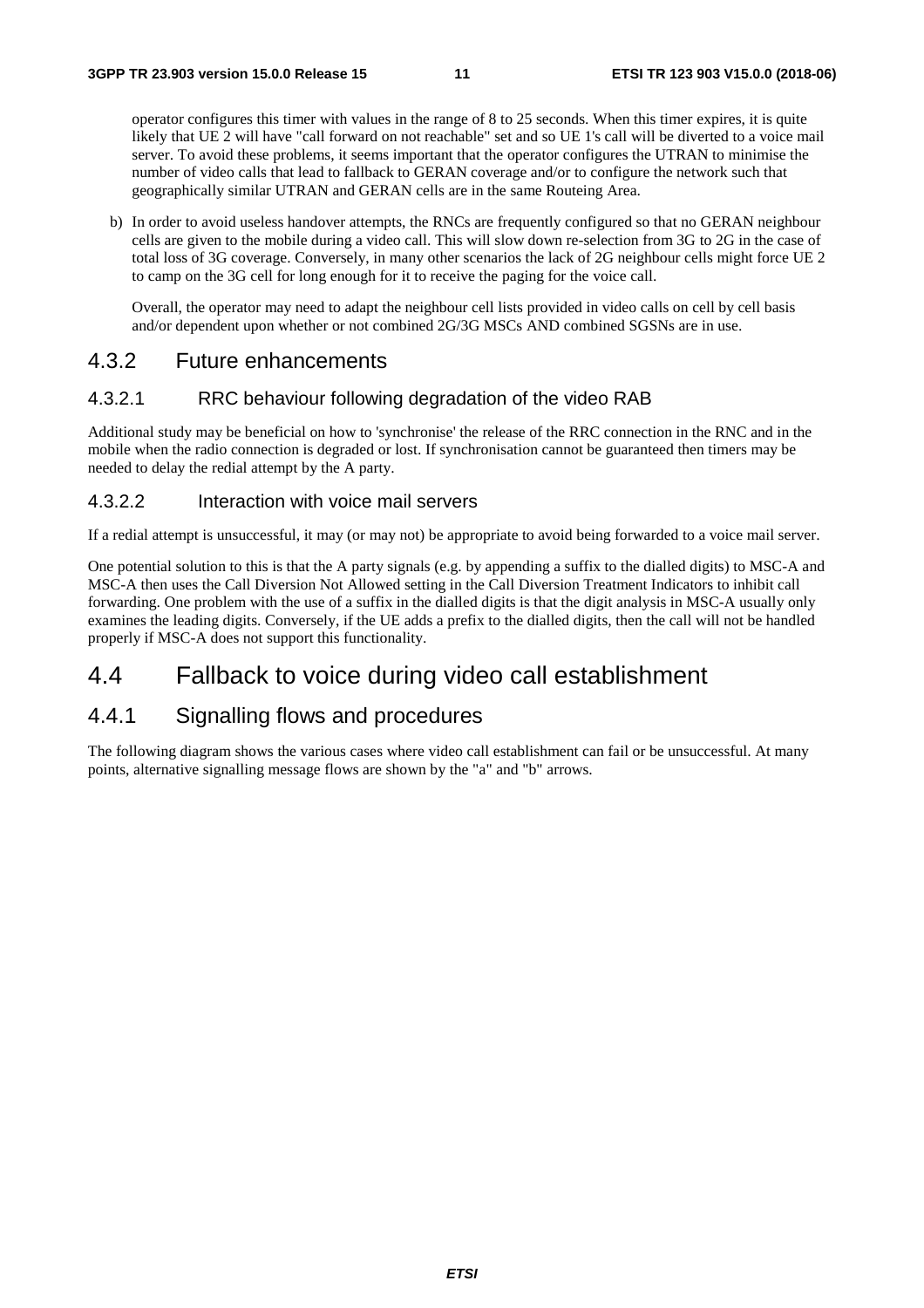

**Figure 3: Video call establishment failure scenarios** 

- 1. UE A sends a SETUP message to MSC A to setup a Video call.
- 2. A RAB Assignment Request message is sent from the MSC A to the RNC A, requesting the setup of a RAB for a Video call. The radio bearer is established between RNC A and UE A.

 If the UE is using a GERAN that does not support CS video calls, the MSC sends an Assignment Request with an encoding that prompts the BSC to initiate a handover to UTRAN.

- 3a. (Successful case) MSC A sends an IAM message to MSC B to establish a Video Call with UE B. And, MSC A sends a Call Proceeding message to UE A.
- 3b. (Failure case) The video call fails because of lack of radio resources on the A side. MSC A sends a Release Complete message (e.g. with cause #47, Resources unavailable, unspecified) to UE A. The RRC connection is released. UE A can then prompt the user to initiate a voice call to UE B.
- 4a. (Successful case) MSC B pages UE B. UE B responds to paging.
- 4b. (Failure case) The video call fails because MSC B or the transit network do not support video calls. MSC B sends a REL message to MSC A. MSC A sends a Disconnect message (e.g. with cause #79, Service or option not implemented, unspecified) to UE A. The RRC connection is released. UE A can then prompt the user to initiate a voice call to UE B.
- 5. MSC B sends a Setup message to UE B indicating the establishment of a Video Call.
- 5a. (Successful case) UE B sends Call Confirmed to MSC B.
- 5b. (Failure case) The video call fails because UE B does not support video calls. UE B sends a Release Complete message with cause #88 (Incompatible destination) to MSC B. MSC B sends a REL message to MSC A. MSC A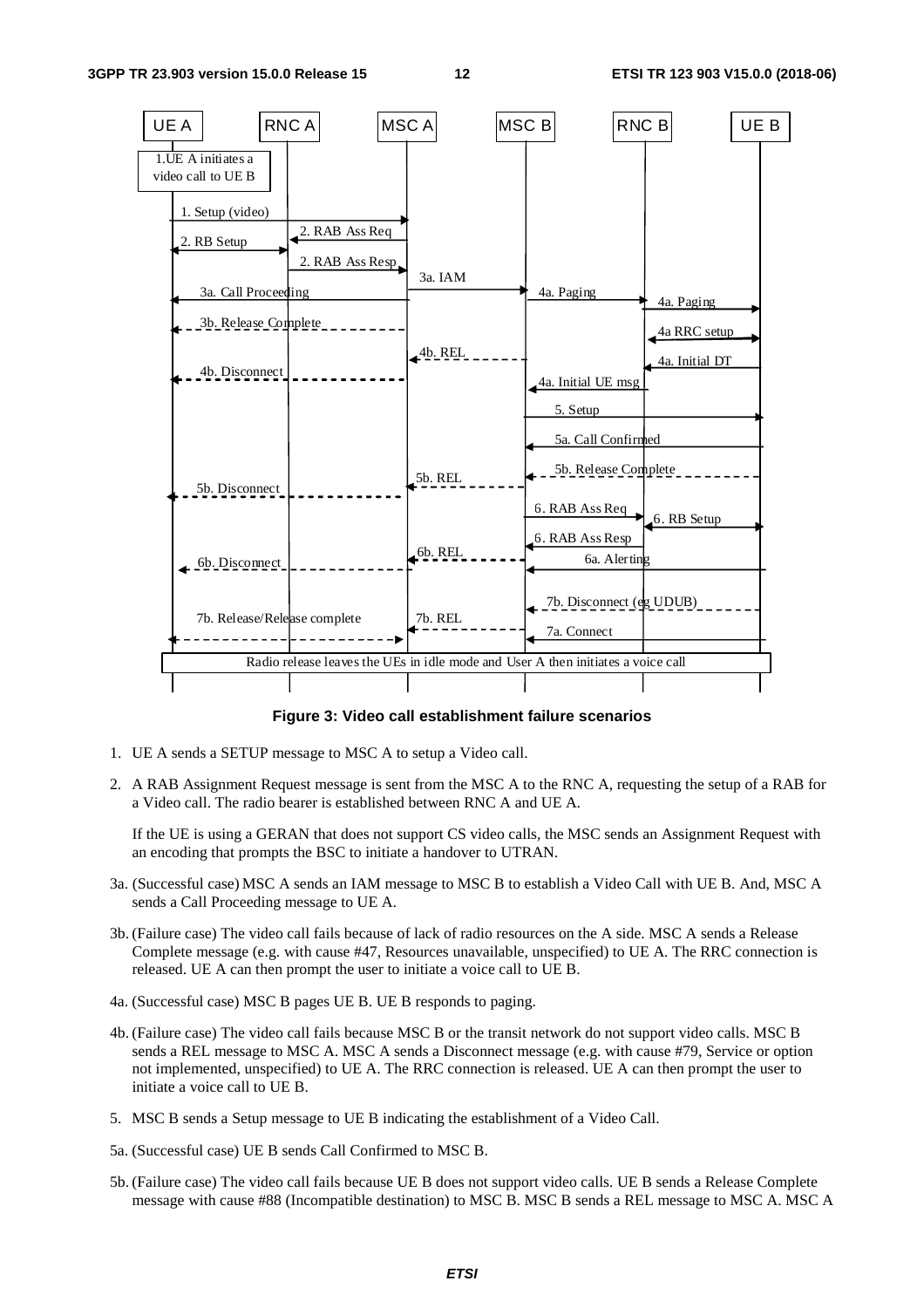sends a Disconnect message (e.g. with cause #88, Incompatible destination) to UE A. The RRC connections are released. UE A can then prompt the user to initiate a voice call to UE B.

- 6a. (Successful case) The RAB Assignment Request message is sent from MSC B to the RNC B, requesting the establishment of a RAB for a Video Call. The radio bearer is established between the RNC B and UE B. RNC B responds to MSC B with a RAB Assignment Response message. Following the allocation of the radio resources, UE B sends an Alerting message to MSC B.
- 6b (Failure case) The video call fails because of lack of radio resources on the B side. MSC B sends a Release Complete message to UE B. MSC B sends a REL message to MSC A. MSC A sends a Disconnect message to UE A (e.g. with cause #47, Resources unavailable, unspecified). The RRC connections are released. UE A can then prompt the user to initiate a voice call to UE B.
- 7a (Successful case) The user of UE B accepts the call and UE B sends a Connect message to MSC B.
- 7b (Failure case) UE B is alerting the user of UE B. The user of UE B may choose not to accept the video call and either Reject the call or indicate User Determined User Busy. UE B then sends a Disconnect message (with cause #21, Call rejected or cause #17, User busy) to MSC B. MSC B sends a REL message to MSC A. MSC A sends a Disconnect message (with cause #21, Call rejected or cause #17, User busy) to UE A. The RRC connections are released. UE A can then prompt the user to initiate a voice call to UE B.

Many other cause values can be returned to UE A in the Disconnect/Release Complete messages. It is a matter of UE implementation as to whether or not these cause values are used to prompt the user to initiate a re-dial.

NOTE: There is no cause value that the user of UE B can use to decline the video call but indicate that they might accept a voice call.

If (following a failed video call establishment attempt) the UE prompts the user to initiate a Redial, and, the user requests the Redial attempt, then, the resulting SETUP message should carry extra information to indicate that it is a redial attempt.

#### 4.4.2 Future enhancements

#### 4.4.2.1 How to detect that a voice call might be successful?

There are many reasons (User Determined User Busy, Barring of all incoming calls, an existing active video call) why a video call and a re-dialled voice call might both be unsuccessful. It would be useful if the rejection for the video call carried information that helped UE A to determine whether or not a subsequent voice call might succeed.

NOTE: For UDUB, the A party will have received the Alerting message prior to the release message.

#### 4.4.2.2 How to avoid video mail box problems?

Can users of video phones be provided with a full suite of supplementary services, e.g. can automatic forwarding to a video mail box when not in UMTS coverage be performed? Analysis of the current Call Forwarding specifications (TS 22.082 [10], TS 23.082 [11]) shows that MSC B should reject the call rather than forward it (because the UE is reachable but is not busy and has not been offered the chance to reply).

Once a video call has been stored by the mailbox, it can only be retrieved from the mailbox when the UE is in coverage that allows for a 64kbit/s bearer. As long as the UE is not in such a coverage area it cannot receive the video call from the mailbox.

One potential solution to this is that the mailbox provides a voice call comprising only the audio part of the video call. An alternative is that the user deactivates all call forwarding for video calls (c.f. CS data calls).

### 4.5 Automatic upgrade to video following fallback to voice

This appears difficult to achieve in an automatic manner. However, given the privacy issues associated with automatic switching from voice to video, this does not appear to be a serious deficiency.

For manual switching, good indications of UTRAN coverage, and, its ability (or not) to handle 64 kbit/s video would be useful. This is the same requirement as described in clause 4.2.2.1.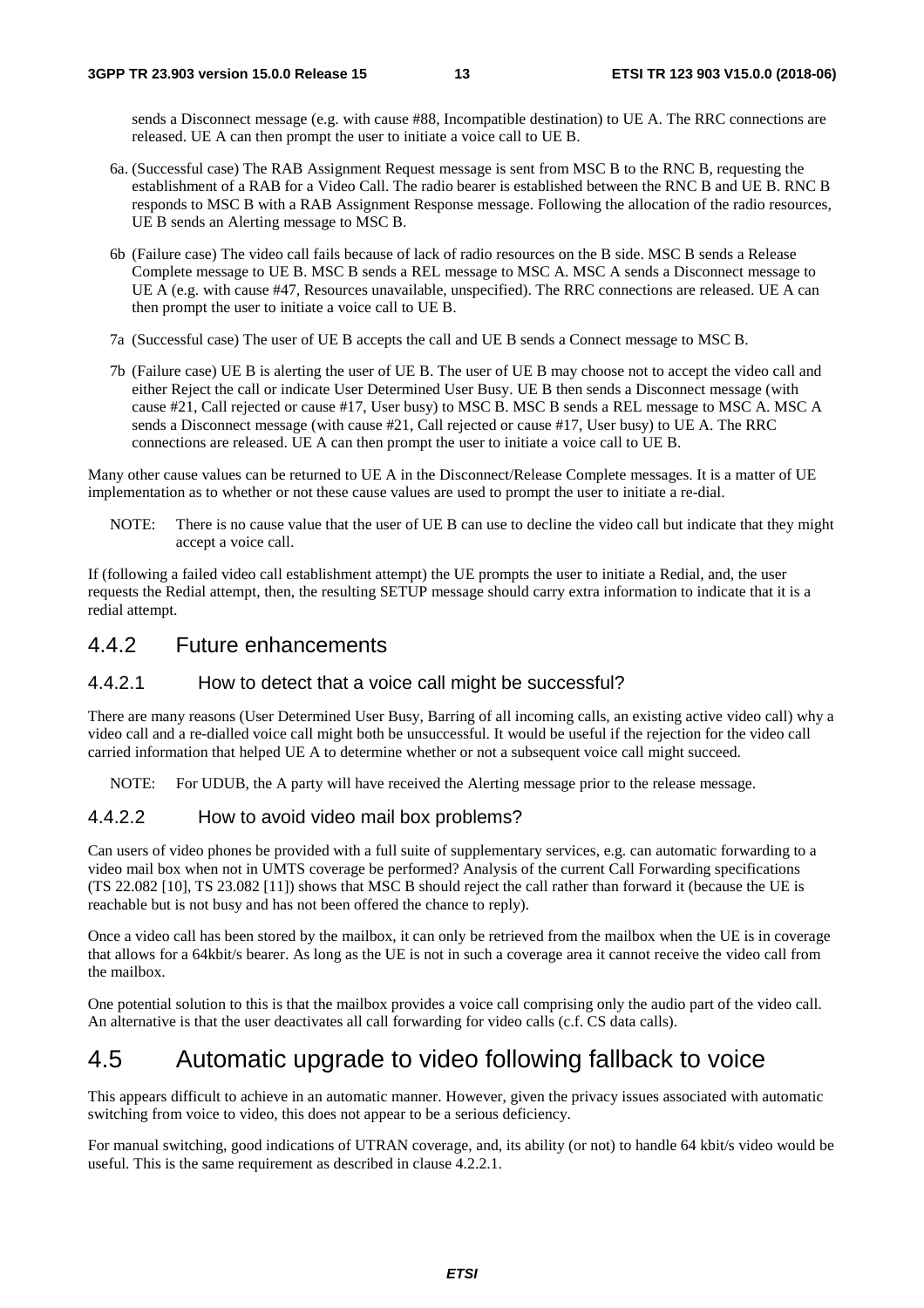# 5 Interaction with Supplementary Services and other 3GPP Features

### 5.1 General

Within the 3GPP specifications the CS video call is regarded as a Bearer Service and not a Teleservice.

Annex A of TS 22.004 [5] defines the applicability of supplementary services to both "Telephony" (a Teleservice) and "cct data" (Bearer Services).

Most supplementary services are applicable to both the voice and video calls. For this 'redial' solution to function effectively, the user and operator needs to configure supplementary services and network features (such as ODB and Roaming Restrictions) in a sensible manner (e.g. avoid barring voice calls but permit video calls). Sensible configurations do not seem to be prohibited by the standard.

It is worth noting that some supplementary services cannot be used while in the video component of a call (e.g. Call Hold; Multiparty; Explicit Call Transfer and Calling Name Presentation).

# 5.2 Calling Line Identity and Single Numbering Scheme

To make this feature work smoothly, CLIs should not be restricted by the user, and, CLIs should be transferred by the networks. In addition, single numbering schemes should be used (i.e. the user's videophone and telephone numbers need to be the same).

When detecting that a redialled call is the same as the original, the terminating UE should be aware that the number format might change from, for example, national to international format. This could be because the networks route the voice and video calls differently, or, because the terminating UE was the original A party.

The impacts of CAMEL based number translation services, e.g. for office VPNs are for further study.

# 5.3 CAMEL based services triggered by call release and CCBS

Release of the call can trigger other services, for example, voice mail delivery attempts and/or Call Completion to a Busy Subscriber. These services should have been designed to permit customers to make 'one call followed by another', however, increased usage of closely coupled calls might mean that these other services need re-tuning.

# 5.4 Provision of Multi-Media "Ring Back" tones to the A party

When initiating a video call, the terminating network might provide "multi-media" content to the A party while attempting to contact the B party.

In order to achieve this, a bi-directional user plane is needed between the A party and the terminating network, i.e., the Connect message must have been sent. In this situation, the original video call establishment has been successful, and, as such, there is no need to "redial as a voice call".

How the terminating network transfers the established video call to the "real B party" is a matter for the terminating network (e.g. with regard to H.324 codec negotiation matters).

# 6 O+M, charging and inter-operator and roaming accounting

### 6.1 Call Detail Records and statistics

With this redial mechanism, the voice and video calls are totally separate. Hence each should be able to use the existing CDR and billing machinery without modification.

However, it is worth noting that the billing system will probably not be able to provide any correlation between video and voice components of the same call.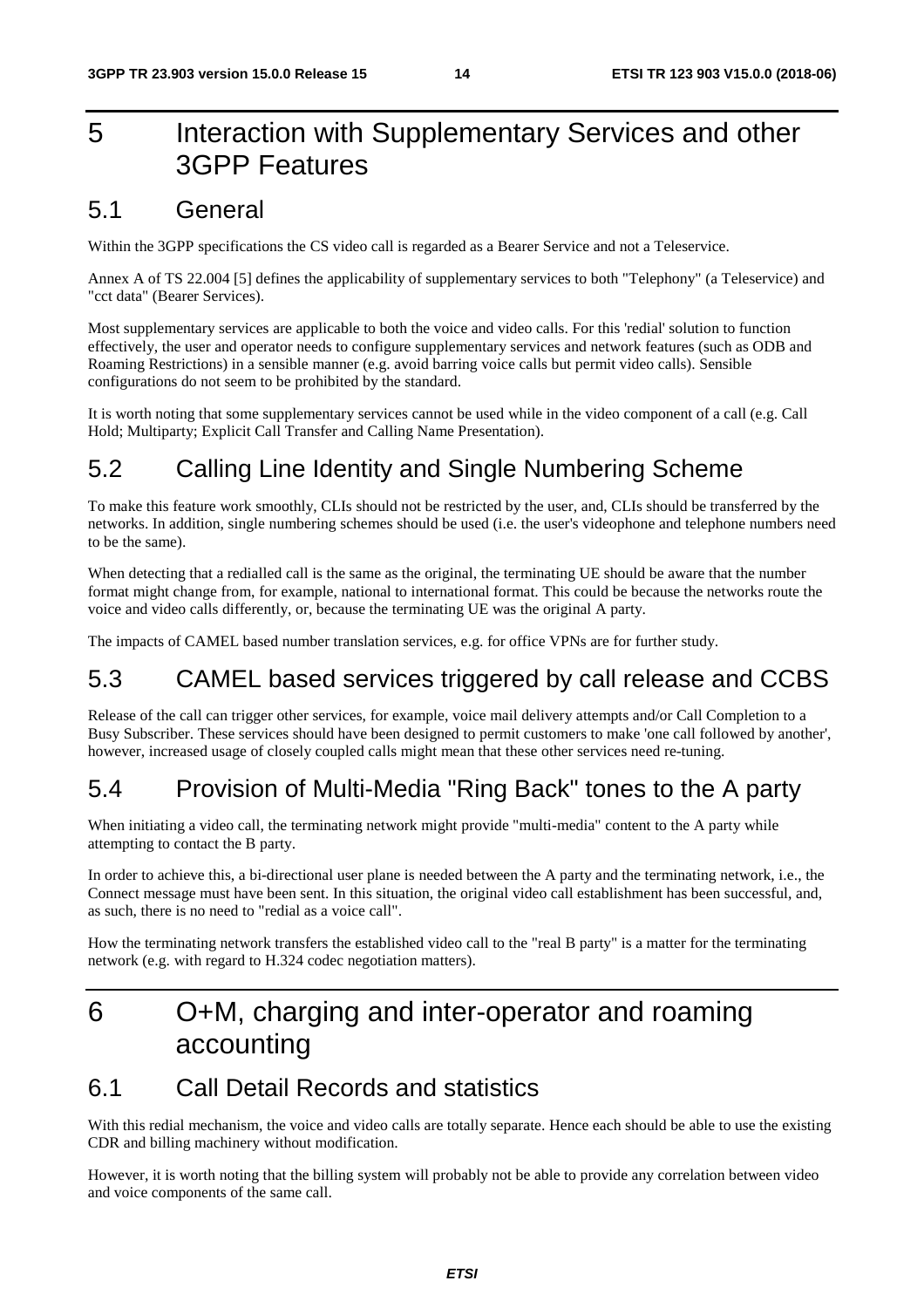The easy ability to switch between voice and video calls may have an impact on, for example, calculations of 'mean call holding time' if this is calculated from CDRs. As a consequence there may be a need to add extra information onto the CDRs to indicate the reason for release/reason for establishment of a call.

In particular, it would be valuable to know the proportion of redial attempts that were successful.

The addition of "reason for establishment" requires extra TS 24.008 [7] signalling from the mobile. It is recommended that such changes to the TS 24.008 [7] signalling should be made in this release of the specification.

An MSC generates call statistics information from its locally available release information. Some of the abnormal releases on the B party side may be seen only as normal releases on the A party side as some problems of B party side are not signalled between MSCs. Therefore, the probability of the different B party problems has to be taken into account when the statistics for A party side is evaluated.

An MSC may collect call statistics information from video calls for:

- unsuccessful mobile originating video call setup because 64 kbit/s RAB is currently not available
- unsuccessful mobile terminating video call setup because 64 kbit/s RAB is currently not available
- unsuccessful mobile originating video call setup because of lack of video service support by the UE
- unsuccessful mobile terminating video call setup because of lack of video service support by the
- unsuccessful mobile originating video call setup because UE or network do not support video call
- disrupted video calls because of loss of the radio connection

and, if TS 24.008 [7] is upgraded, the MSC can collect statistics for:

- the number of mobile originating video call attempts indicating redial
- the number of mobile originating voice call attempts indicating redial.

Additionally, it is recommended that a "redial flag" is an optional parameter in the CDR produced for Mobile Originated calls as specified in TS 32.205 [9].

### 6.2 Online charging

With this redial mechanism, the voice and video calls are totally separate. Hence each should be able to use the existing pre-pay mechanisms without modification.

### 6.3 Tariffing

With this redial mechanism, each call will be subject to its own tariffs. If 'per second' charging is in operation this should not matter. However if "per minute" billing is used, a customer might be slightly disappointed with the charge raised following 20 seconds of voice communication and 40 seconds of video communication.

### 6.4 Inter-operator accounting

With this redial mechanism, the voice and video calls are totally separate. Hence there should be no impact on existing inter-operator agreements for either voice or for video calls.

### 6.5 Roaming accounting

With this redial mechanism, the voice and video calls are totally separate. Hence there should be no impact on existing roaming agreements for either voice or for video calls.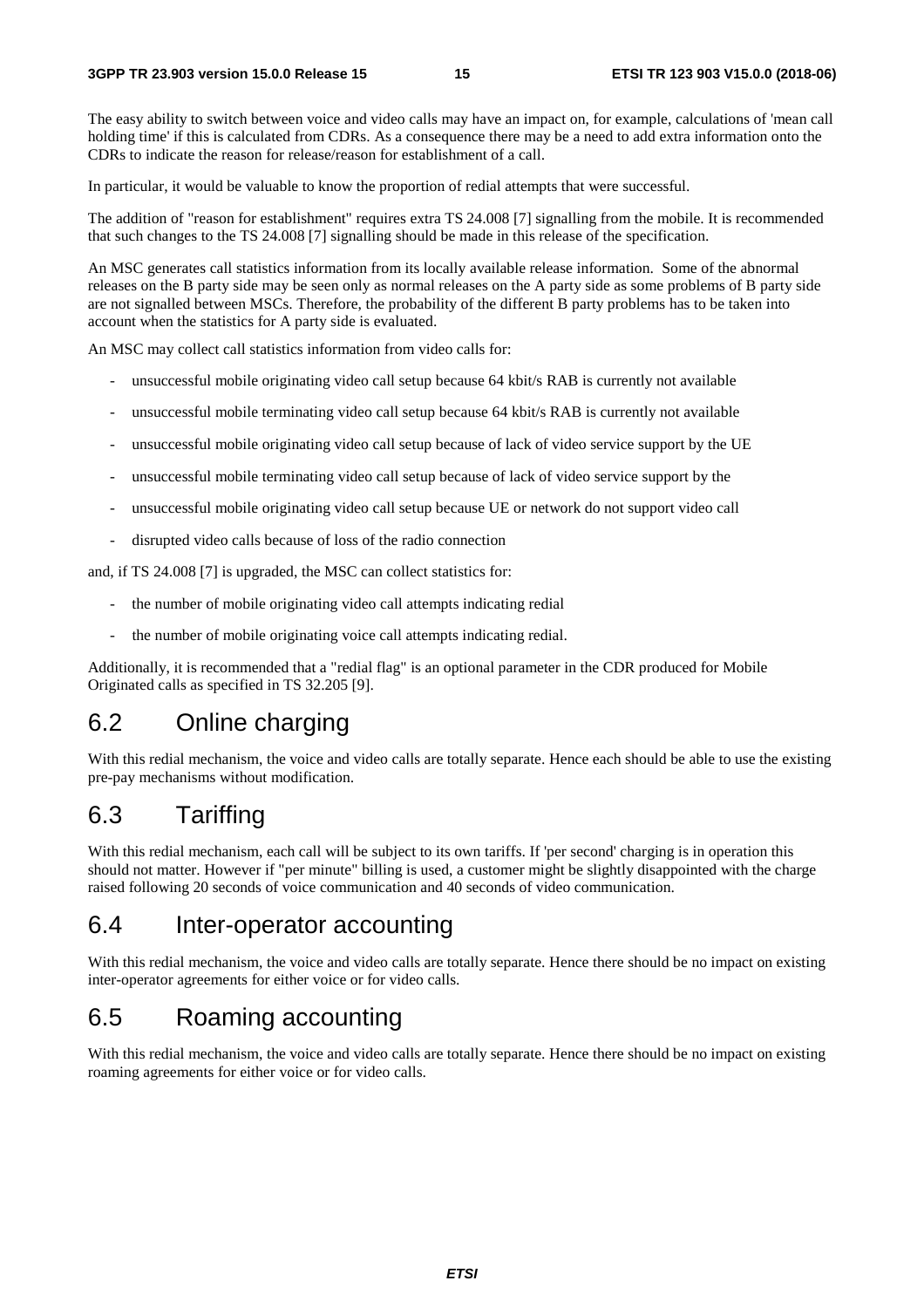# Annex A: List of CRs needed to other TSs

# A.1 General

The functionality that is described in this TR is based on the R'99 core specifications, plus, some additional CRs already agreed in later releases, plus, some CRs that have yet to be drafted and/or agreed by TSG Plenaries.

# A.2 CRs to other specifications already agreed by TSG **Plenaries**

These CRs are believed to include (and believed to be limited to):

- a) From release 6, CR 287r3 to TS 44.018 [2] (see GP-040518) and CR 198r4 to TS 45.008 [6] (see GP-040542). These are the CRs that permit the BSC to "release the mobile and ask the mobile to camp on 3G" (re: clause 4.2.1, step 5).
- b) From release 6, CR 133 to TS 48.008 [3] (see GP-041421). This CR relates to "Service handover for services not supported in GERAN" (re: to clause 4.2.1, step 8 and clause 4.4.1, step 2).

# A.3 Future CRs that are needed and/or are desirable

The drafting of the following CRs is believed to be useful:

- a) To TS 24.008 [7], a CR for the inclusion of "redial attempt" information in the Setup messages sent by a UE (re: clause 4.2.1 step 7 and clause 6.1).
- b) To TS 23.009 [8] and TS 48.008 [3], to provide additional clarification on service based handover from GERAN (re: clause 4.2.1, step 8 and clause 4.4.1, step 2).
- c) To TS 32.205 [9] to add a "redial flag" to the MSC CDR for Mobile Originated calls (re: clause 6.1).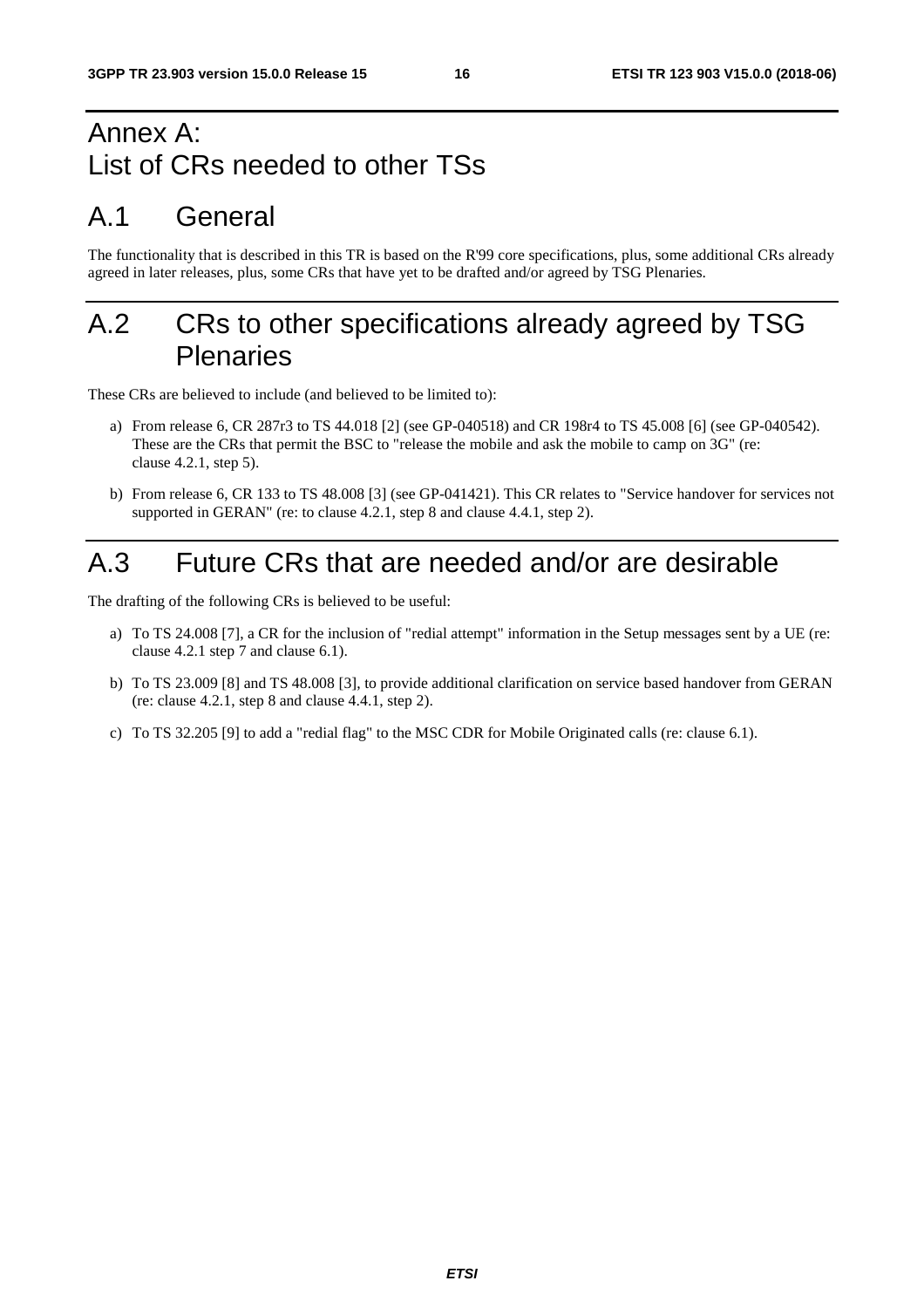# Annex B: Change history

| <b>Change history</b> |              |                 |            |            |                                         |            |            |  |  |
|-----------------------|--------------|-----------------|------------|------------|-----------------------------------------|------------|------------|--|--|
| <b>Date</b>           | TSG#         | <b>TSG Doc.</b> | <b>ICR</b> | <b>Rev</b> | Subject/Comment                         | <b>Old</b> | <b>New</b> |  |  |
| 2004-12               | SP-26        | SP-040822       |            |            | Creation of version 6.0.0               | 2.0.0      | 6.0.0      |  |  |
| 2005-03               | <b>SP-27</b> | SP-050          | 001        |            | Incorrect sequence of events in 4.3.1.1 | 6.0.0      | 6.1.0      |  |  |
| 2007-06               |              |                 |            |            | Update to Rel-7 version (MCC)           | 6.1.0      | 7.0.0      |  |  |
| 2008-12               | SP-42        |                 |            |            | Update to Rel-8 version (MCC)           | 7.0.0      | 8.0.0      |  |  |
| 2009-12               | SP-46        |                 |            |            | Update to Rel-9 version (MCC)           | 8.0.0      | 9.0.0      |  |  |
| 2011-03               | <b>SP-51</b> |                 |            |            | Update to Rel-10 version (MCC)          | 9.0.0      | 10.0.0     |  |  |
| 2012-09               |              |                 |            |            | Update to Rel-11 version (MCC)          | 10.0.0     | 11.0.0     |  |  |
| 2014-09               | SP-65        |                 |            |            | Update to Rel-12 version (MCC)          | 11.0.0     | 12.0.0     |  |  |
| 2015-12               |              |                 |            |            | Update to Rel-13 version (MCC)          | 12.0.0     | 13.0.0     |  |  |
| 2017-03               |              |                 |            |            | Update to Rel-14 version (MCC)          | 13.0.0     | 14.0.0     |  |  |
| 2018-06               | SP-80        |                 |            |            | Update to Rel-15 version (MCC)          | 14.0.0     | 15.0.0     |  |  |